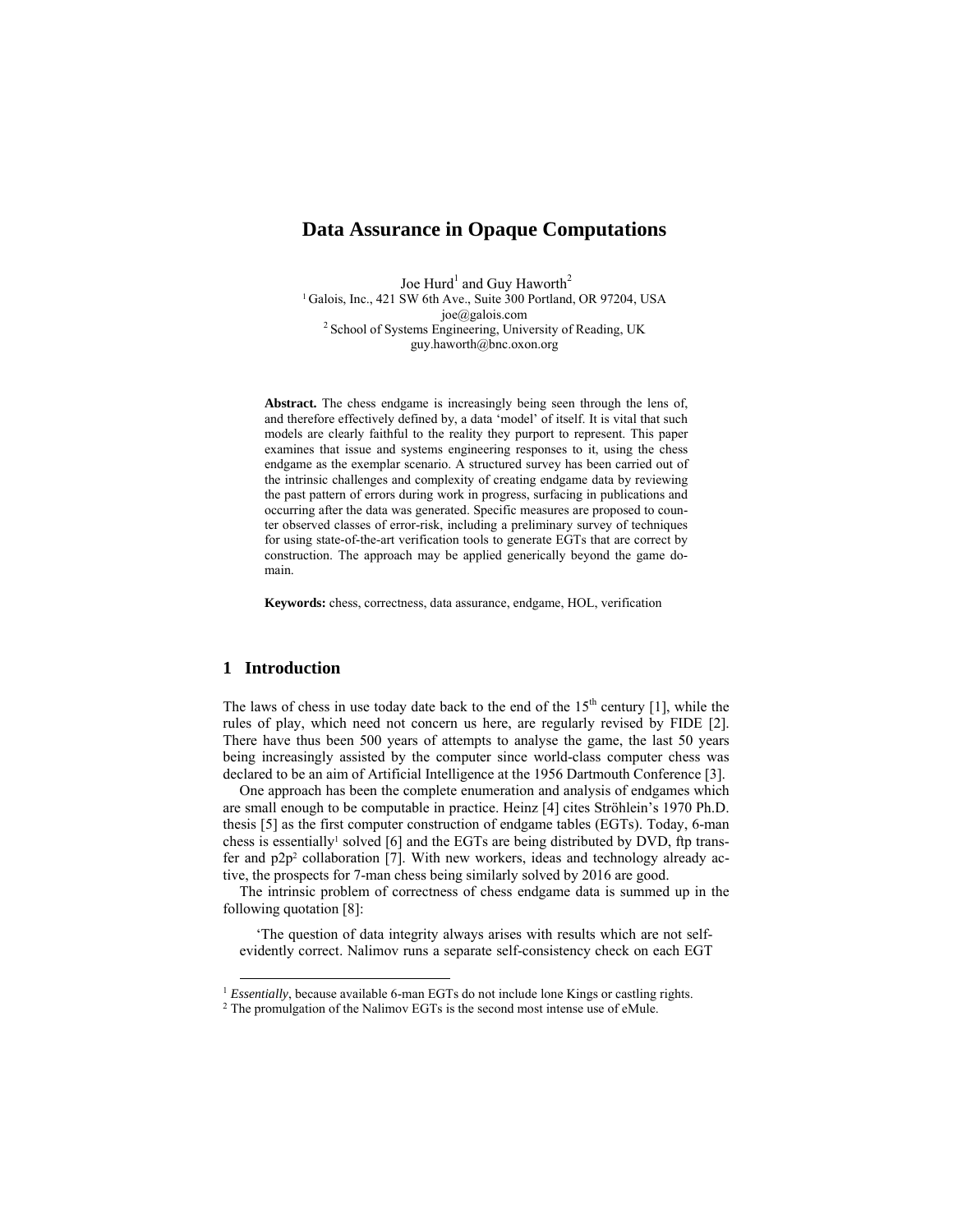after it is generated. Both his EGTs and those of Wirth yield exactly the same number of mutual zugzwangs {…} for all 2- to 5-man endgames and no errors have yet been discovered.'

A verification check should not only be separate but independent. While Nalimov's verification test is separate and valuable in that it has faulted some generated EGTs, it is not independent as it shares 80% of its code with the generation code [9]. Nevertheless, it should be added that Nalimov's EGTs have not been faulted to date and are widely used without question.

The problem of correctness is of course not unique to chess endgames or computer software. Famous examples include the faulty computer hardware that caused the Intel Pentium processor to divide certain numbers incorrectly [10]. In the field of mathematics, the *Classification of Simple Groups* theorem has a proof thousands of pages long which it is not feasible to check manually [11]. The recent computergenerated proof of the Four Colour Theorem [12] will bring some comfort to those who find opaque proofs by exhaustion lacking in both aesthetics and auditability.

Modern society is increasingly dependent on the integrity of its digital infrastructure, especially in a real-time, safety-critical context; globalization has lead to greater homogeneity and standardised systems in all sectors, including that of Information Technology. The Internet, the Web and search engines leave their users ever more vulnerable to systemic failure, e.g., severings of vital FLAG cables [13-14], Internet root nameserver corruption [15] and a Google search-engine bug [16].

It is therefore appropriate to look for evidence of highly assured system integrity and for tools to help to provide that manifest integrity. Chess endgames are not safetycritical but serve as a case study to demonstrate the issues of assurance management.

The main contributions here are the creation of a framework for analysing data assurance at every stage of the data life cycle, the use of this framework to analyse EGT vulnerabilities and the proposal of countermeasures and remedies. Naturally, mathematical proofs cannot apply directly to the real world, and measures have to be taken to check against the fallibilities of man and machine. However, these measures and the HOL4/BDD-based approach [17] alluded to, demonstrate and deliver the highest levels of assurance to date.

The remainder of this paper is structured as follows: Section 2 reviews sources of error in the whole process of endgame data management, and Section 3 reviews the high-assurance approach taken to generating EGTs using higher order logic. The summary indicates the future prospect for generating and validating chess EGTs.

### **2 An Error Analysis of Endgame Data Management**

It is convenient to refer here to the producer of data as the *author* and the user of that data as the *reader*. The reader may become the author of derived data by, e.g., a datamining investigation. The lifecycle of the data, from first conception to use, is considered in three structured phases as follows:

1) Definition: the author

– models the scenario which is to be the subject of a computation,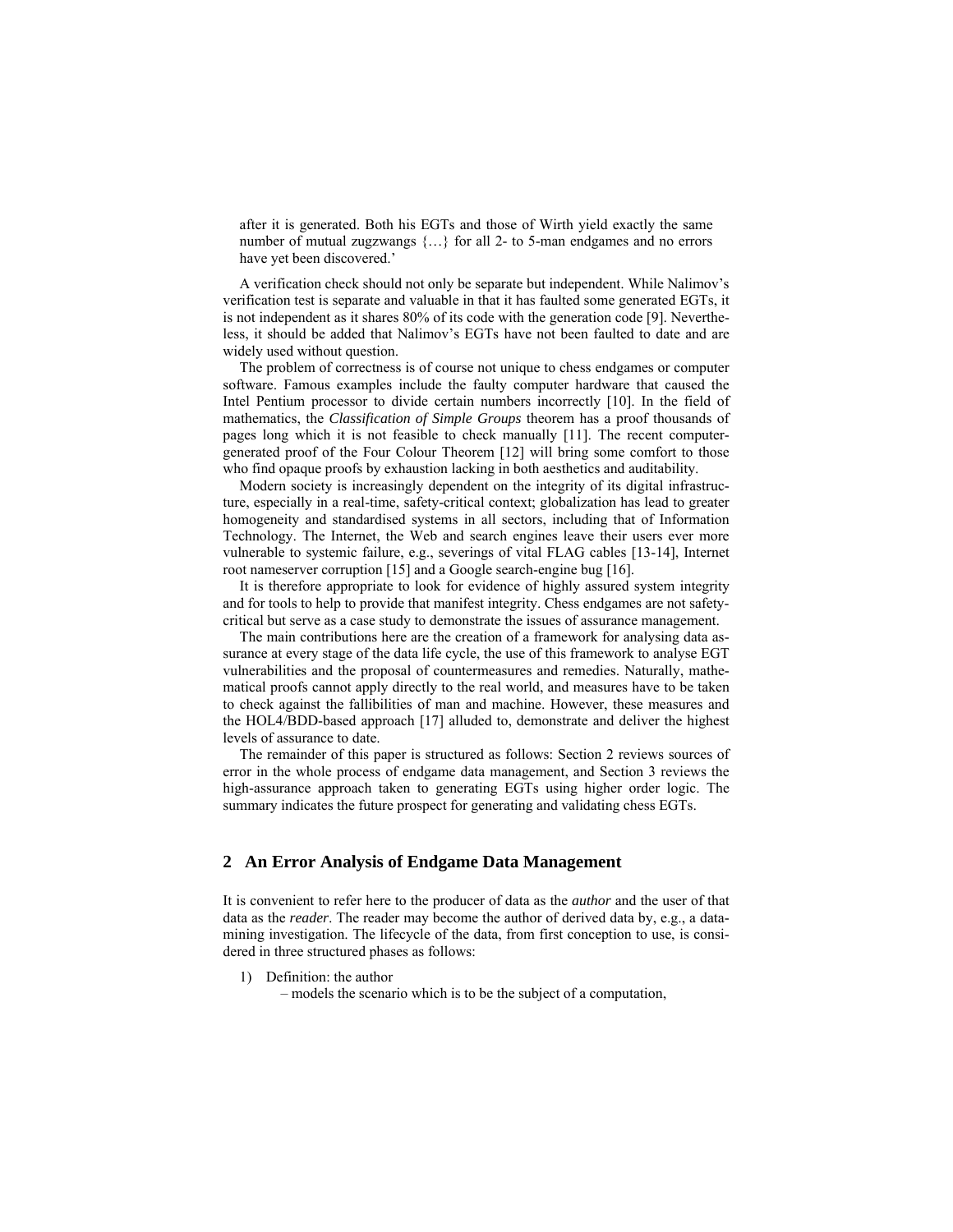– analyses the requirements and designs/implements a computation

- 2) Computation:
- the author runs the computation on a platform and generates the output, 3) Use:
	- the author manages the output: publishes, promulgates, comments,
	- the reader interprets and uses the results of the computation.

#### **2.1 Phase 1: Definition, Design and Development**

The design of the computation involves mapping the relevant characteristics of the chosen problem domain into a *representative model* on the computer. Just as a good choice of concepts and notation will facilitate a mathematical proof, the choice of language to describe the *real world* and *the model* will facilitate the faithful translation of the last, informal statement of requirements into their first formal statement. As with much of what follows, the human agent needed combines the qualities of a domain expert and a systems engineer and can carry the responsibility of ensuring that requirements are faithfully and auditably translated into systems.

Increasingly, people are working in teams – in academia, in industry, and internationally in the Open Source movement, across the web and towards the Semantic Web [18]. This further requires that the concepts in use are shared effectively and that the semantics of the language of any project are robust. In the late 1970s, a UK computer company defined a machine instruction for a new mainframe processor as 'loop while predicate is TRUE'. In the South of England, *while* means *as long as* but in the North where the processor was being manufactured, *while* commonly means *until* – the exact opposite. The second author was one of the few who realised the implications of this facet of regional language just in time.

The context in which a computer system works is important, as the system will interact with its context through the interfaces at its system boundary. Van den Herik ambitiously<sup>3</sup> computed a KRP(a2)KbBP(a3) EGT [19], substituting complex chessic logic for unavailable subgame EGTs. This ran the risk of *model infidelity* as chess is notoriously resistant to description by a small set of simple rules [20] and he rightly caveated the results. The logic and results were indeed faulted [21], leading to refined statistics [22] which are now being compared with results generated by Bleicher's FREEZER [23] and WILHELM [24].

More subtly, a particularly efficient algorithm for computing DTM<sup>4</sup> EGTs [25] exploits deferred adoption of subgame data, and therefore had to be forced to compute a minimum of *maxDTM* cycles even if an interim cycle did not discover any new decisive positions.<sup>5</sup>

Here are three examples of model infidelity in the categories of *one out* or *boundary* errors. Wirth [26] used the software RETROENGINE which assumed that captures ending a phase of play would always be made by the winner. As a result, his depths

 <sup>3</sup> n.b., in 1987, computers were some 16,000 times less powerful than they are today.

 $4$  DTM  $\equiv$  Depth to Mate, the ultimate goal: the most common, Nalimov EGTs are to DTM.

 $DTZ = Depth$  to (move-count) Zeroing (move): a target metric for computing Pawnful EGTs.

As for endgames such as KQKR, KRKP, KRKR, KBPK and KBBKP.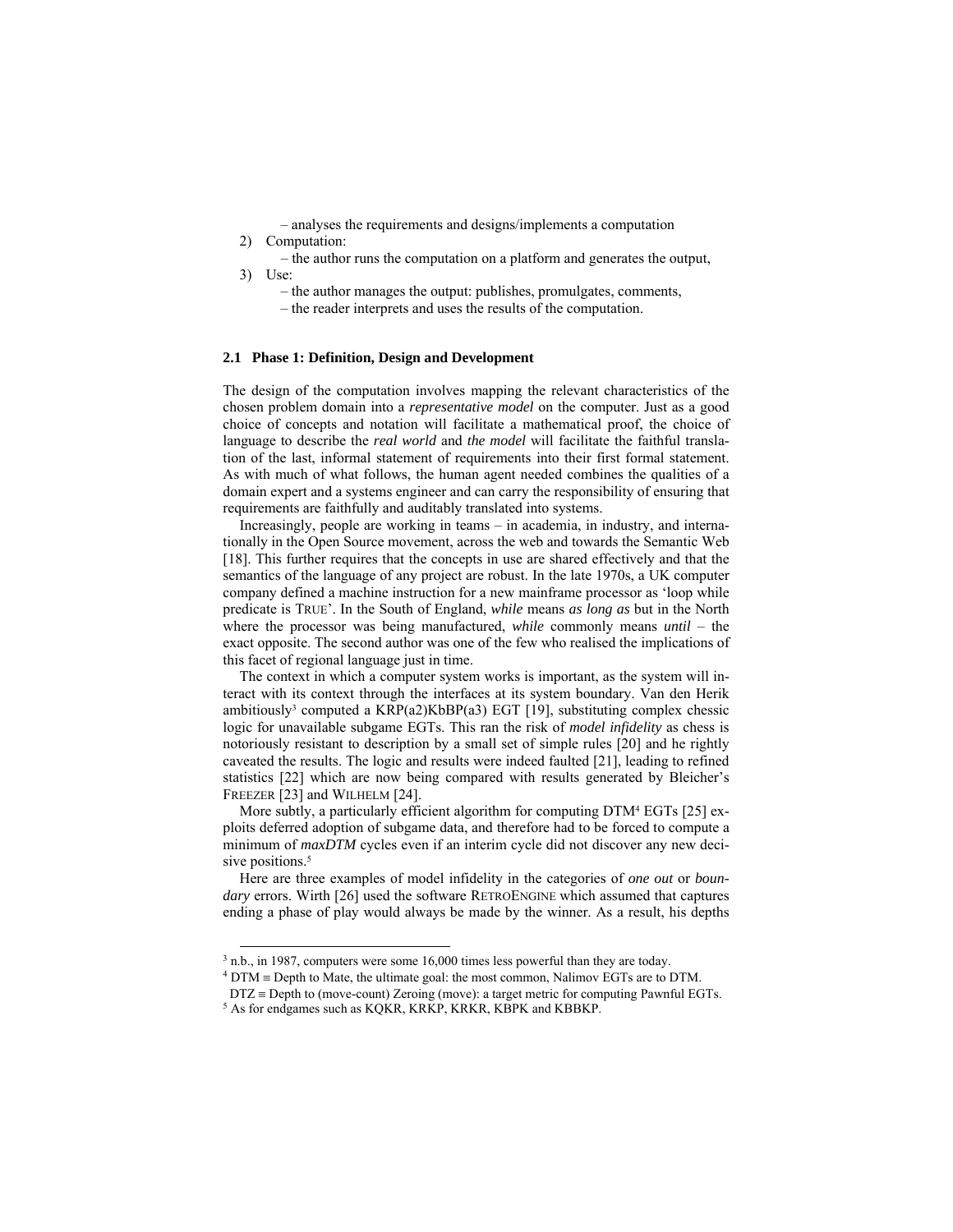are sometimes one ply too large. Secondly, De Koning's FEG EGT generator originally failed to note losses in 0 in endgames with maxDTM =  $1 \frac{27}{6}$ . The so-called *KNNK Bug* infected 7 4-man<sup>7</sup>, 35 5-man and then many of Bourzutschky's 6-man FEG EGTs [28] before the latter spotted the problem. Thirdly, Rasmussen's data-mining of Thompson's correct EGTs [29] resulted in a small number of errors stemming from various coding slips [30-33].

A proposal here is that elements of a system should be designed to be selfidentifying. There is a requirement in the next two phases, *Computation* and *Use*, that agents should confirm at the time that they are working with appropriate inputs.<sup>8</sup> The deepest endgames require a 2-byte cell per position in their Nalimov EGTs. However the access-code cannot determine cell-size at runtime and has to be appropriately configured for the cell-size chosen. This creates the potential for a mismatch between access-code and EGT and this inevitably occurred on occasion [35]. Most recently, Bourzutschky provided the last 16 Nalimov-format EGTs to KPPKPP by converting his FEG EGTs, and picked a 2-byte format for the two endgames, KQPK(B/R)P, [36] where Nalimov chose 1-byte.<sup>9</sup> Clearly, runtime checks on the actual parameters of Nalimov-style<sup>10</sup> EGT files would obviate several problems.

 Finally, Tamplin had to manage many coding issues in porting Nalimov-originated code from one environment to another,<sup>11</sup> amongst which was the synchronization of parallelism, a technical issue which is becoming commonplace on multi-core platforms. It is expected but not guaranteed that this issue would be detected by independent verification testing.

#### **2.2 Phase 2: Computation**

This phase reviews hardware and software errors, and the human errors of incorrect input and inadequate verification. First, a caution against assuming the correctness of the infrastructure used for a computation. In his Turing Award lecture, Thompson [37] noted that anyone could insert their own nuances at any level of the computing infrastructure – application, collector, compiler or even commodity hardware. However, one has the reassurance that others are using the same infrastructure in a different way and there is perhaps some 'safety in numbers'.

A correct computation requires the correct input. The computation of a DT*x* EGT<sup>12</sup> can require compatible EGTs for subgames. Because of the lack of self-identification noted above, Tamplin [35], [38] had to manage his file directories with great care to ensure correctness when computing first DTZ then  $DTZ_{50}$  EGTs: the one slip was picked up by a verification run.

In the spirit of this paper, Schaeffer [39] detailed the various difficulties his team had encountered in computing 10-man EGTs. Like Tamplin, they had to manage a

 <sup>6</sup> FEG also suffered temporarily from the *Transparent Pawn Bug*: 'model infidelity' again.

 $7$  The seven 4-man endgames affected were KBK(B/N/P), KNK(B/N/R) and KNNK.

<sup>8</sup> This is just one example of the benefits of *run-time binding* [34].<br><sup>9</sup> Another EGT conversion from 2-byte to 1-byte produced full EN/MB compatibility.<br><sup>10</sup> e.g., game, endgame, metric, side-to-move, block/cell-size, da

<sup>&</sup>lt;sup>11</sup> Nalimov write compilers for Microsoft, and used their non-standard features in his programs.

<sup>12</sup> e.g., a DTZ*k* EGT computing DTZ in the context of a hypothetical *k*-move drawing-rule.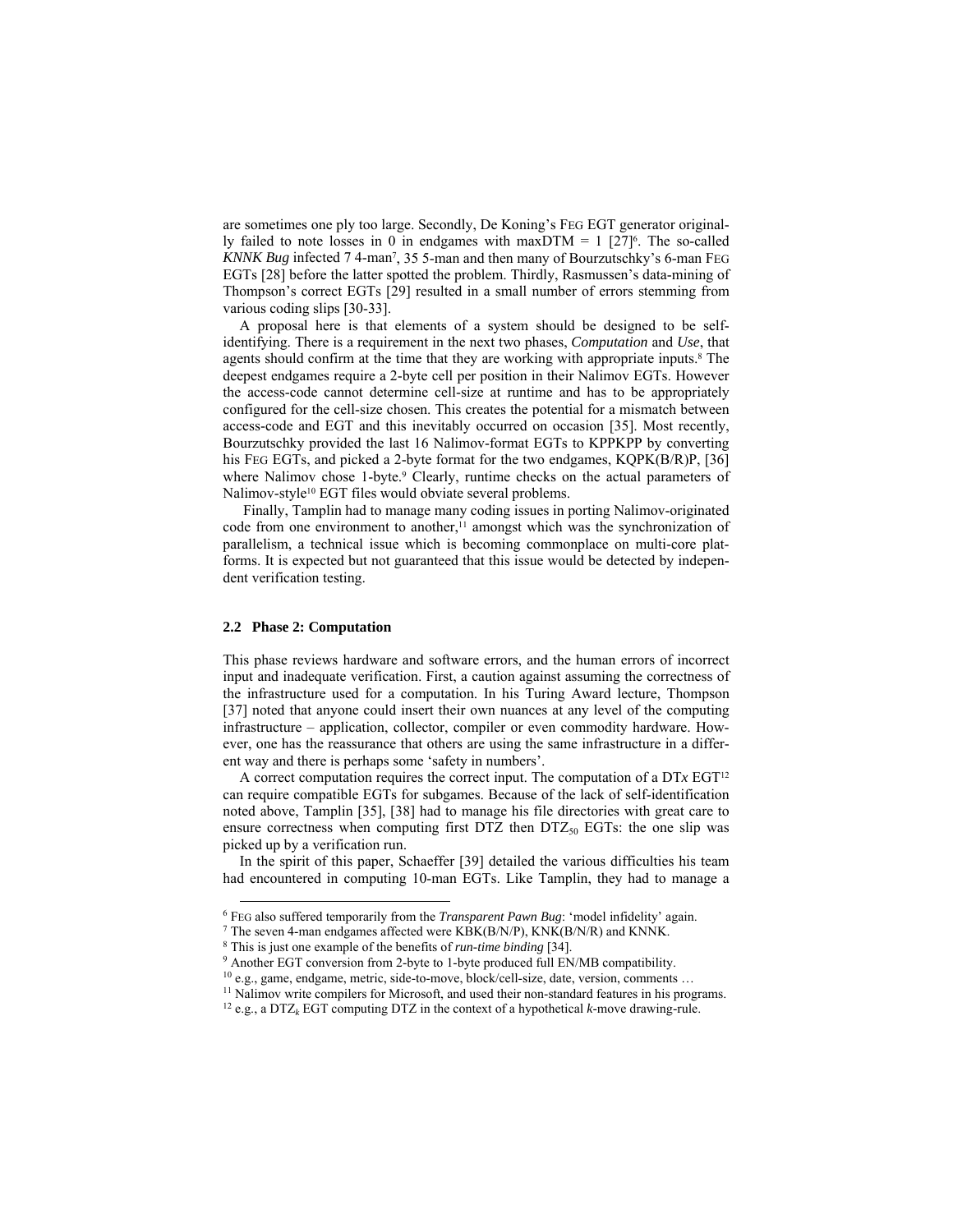large set of files with great care. With regard to platform integrity, he noted not only application coding errors in scaling up from 32-bit to 64-bit working but also compiler errors in compromising 64-bit results by using 32-bit working internally. For a while, Nalimov dropped multiples of  $2^{32}$  positions in counts of draws in his EGT statistics because of  $32$ -bit limitations.<sup>13,14</sup>

Schaeffer [39] compared his checkers EGTs with those of a completely independent computation and found errors on both sides. Despite the fact that modern microchips devote a greater proportion of their real estate to self-checking, Schaeffer also noted hardware errors in CPU and RAM. He also noted errors in disks, which should give pause to think about the physics and material science of today's storage products. Checksums at disc-block level were added to prevent storage and copying errors promulgating. Nalimov EGTs were integrity-checked by the DATACOMP software, and those investing in them soon learned to check MD5SUM file-signatures as well.

With regard to software testing practice, Schaeffer [39] notes than an EGTverification which operates only within an endgame, i.e., without regard to the positions of successor endgames, will not pick up *boundary errors* caused by misinheriting subgame information.

#### **2.3 Phase 3: Use**

The scope of the *use* phase includes errors of user cognition, data persistency and data access. Clearly, the mindsets of author and reader in, respectively, phases 1 and 3 have to be aligned if the data is not to be misinterpreted. For example, in relating to some early EGTs [40], it is necessary to remember that they are not of the nowprevalent Nalimov type, and that Thompson caveated his original KQPKQ EGT as correct only in the absence of underpromotions. Stiller [41] found an 'error' in the EGT traced to this cause. Thompson's data is for Black to move (btm) positions only, and the depth of White to move (wtm) positions is reported as the depth of the succeeding btm position in the line, i.e. not including the next wtm move and one less than what is now commonly understood to be the depth. This interface quirk nearly produced a systematic *one out* error in Nunn's 2<sup>nd</sup> edition of [42]. Further, the values reported by Thompson are either *White wins in n moves* or *White does not win*. Thus 0-1/= zugzwang positions are invisible, and 0-1/1-0 zugzwangs are not distinguishable from =/1-0 ones. As with all extant EGTs, castling is assumed not to be an option, currently reasonable as castling rights have never survived to move 49 [43], but this does mean that EGTs will not help solve some Chess Studies.15

There are arguments for computing EGTs to a variety of metrics [45] and therefore they need to identify their particular metric to any chess-engine using them. It can be demonstrated that when a chess-engine mistakes a DTZ EGT for a DTM EGT, it will prefer the position-depth in the current phase of play before a capture to that in the

<sup>&</sup>lt;sup>13</sup> The second author sympathises: he made a similar error in a 1970s statistics package.

<sup>&</sup>lt;sup>14</sup> Nalimov also once provided an incorrect and as yet unidentified statistics file for KBPKN.<br><sup>15</sup> e.g. r1b5/8/8/7n/8/p7/6P1/RB2K2k w Q [44]. White draws: 1. Be4 Ra4 2. Bc6 Ra6 3. g4+

Rxc6 4. gxh5 Ra6 5. h6 Bf5 6. h7 Bxf7 7. O-O-O+ K~ 8. Rd6 Ra4 (8. … Rxd6 =) 9. Rd4 etc.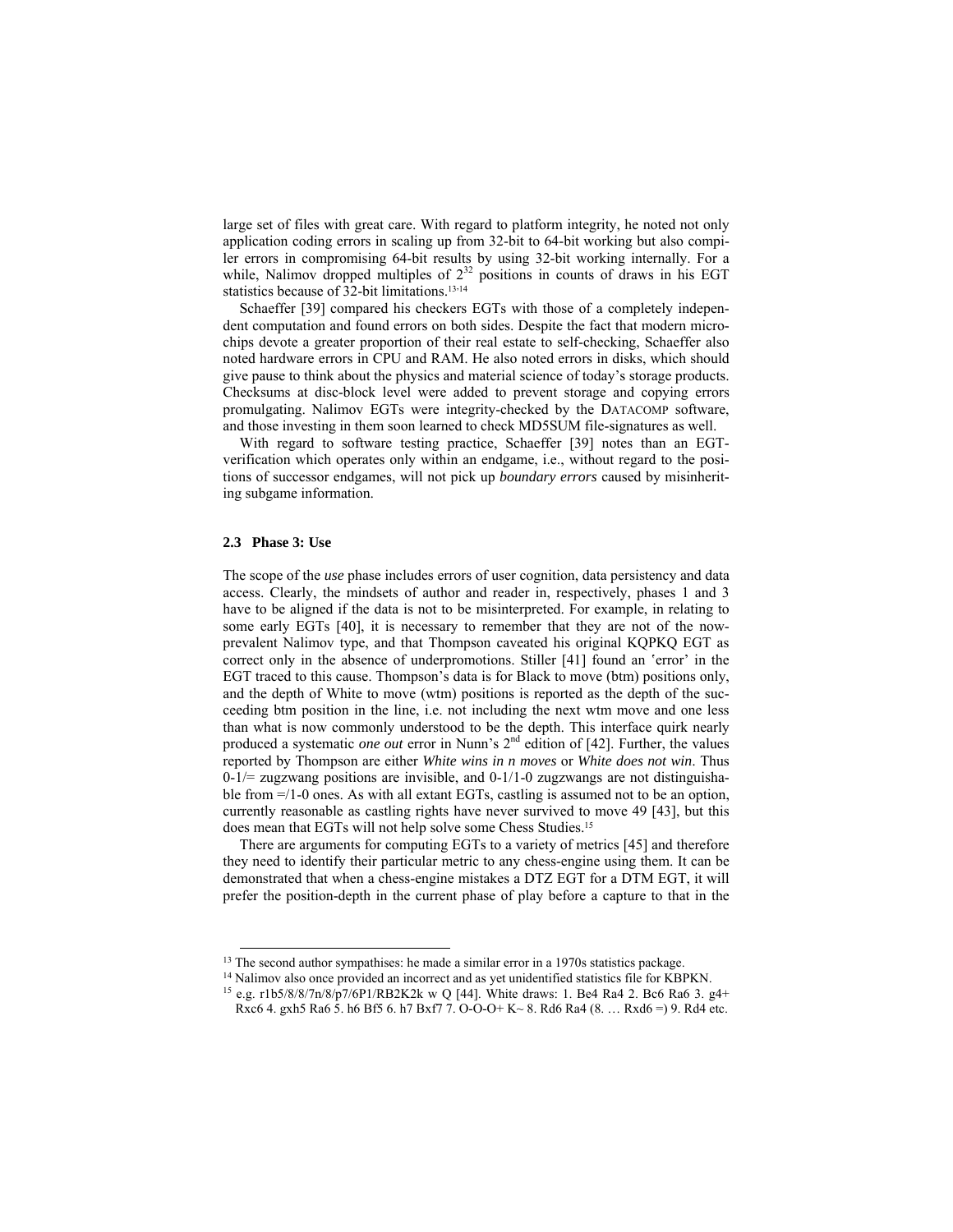next phase, resulting in the bizarre refusal of a piece *en prise*. 16 Thus, cell-size, metric and presumed *k*-move-rule in force must be part of the self-description of an EGT.

Disc drives built 'down to cost' are perhaps the weakest part of PCs and laptops and subject to crash: this is a strong selling point for the diskless notebook. CDs/DVDs, particularly rewritable, are prone to environmental wear and handling damage [46], and it is somewhat ironic that the ancient materials of stone, parchment and shellac are more long-lived. To check against data decay, and for data persistency, it is necessary to check that data files have not subsequently been corrupted, e.g., by file-transfer (upload, download, CD burn or reorganisation) or even deterioration during long-term storage. File use should therefore be preceded and followed by filesignature checks on input files, and it seems surprising that this is not an inbuilt facility in computers' operating systems. RAID systems are excellent but not immune to the failure-warning system being accidentally turned off, e.g., by software update.

Incorrect file-access code can turn an uncorrupted file into a *virtually corrupted*  file: the Nalimov 1-byte/2-byte syndrome is an example here. This phenomenon afflicted KINGSROW in a World Computer-Checkers Championship [47], causing it to lose an otherwise drawn game and putting it out of contention for the title.

Finally, there are some errors where the source has not been defined [39], [48]. Thompson [40] also cites errors in the  $KQP(g7)KQ$  EGT by Kommissarchik [49] but these errors<sup>17</sup> did not prevent this EGT from assisting Bronstein during an adjournment to a win in 1975.<sup>18</sup>

Following this review of the lifecycle of data, it is clear that if readers are to be assured of data integrity, authors must provide self-identifying files with file-signatures and a certificate of provenance describing the production process and the measures that have been and should be taken to ensure integrity.

### **3 Correct-by-Construction Endgame Tables**

As the preceding section demonstrates, errors can creep in at any point in the lifecycle of data, and there is no single solution that will eliminate all errors. A pragmatic approach is to analyse the errors that have occurred, and introduce a remedy that will reduce or eliminate a common cause of errors. For example, RAIDs and file signatures are both remedies designed to tackle errors caused by faulty hard disc drives.

A common cause of errors observed in practice is the misinterpretation of EGT data. Is the context in which the reader is using the data compatible with the context in which the author computed it? Stated this way, it is clear that this problem affects a broad class of data, not just EGTs, and there is a general approach to solving the problem based on assigning meaning to the data. If data carries along with it a description of what it means, then it is possible to check that the author and reader use it in com-

 <sup>16</sup> e.g., given 8/3Q4/8/k7/6r1/8/8/K7 w and a DTZ EGT interpreted as a DTM EGT, a chessengine will play 1. Qf5+? Kb6 2. Qe6+? Kc5 3. Qf5+? Kc4 4. Qe6+? Kc5 (pos 3w) 5. Qc8+? Kd5 6. Qf5+? Kc4 7. Qe6+? (pos. 4b)<br><sup>17</sup> There are btm KOO(g8)KO draws and wins which Komissarchik did not anticipate.

<sup>&</sup>lt;sup>18</sup> Grigorian-Bronstein, Vilnius: after 60m, 8/8/8/K2q2p1/8/2Q5/6k1/8 w {=} ... 76. Qd2?? Qc6+ {77. K~ Kh1} 0-1.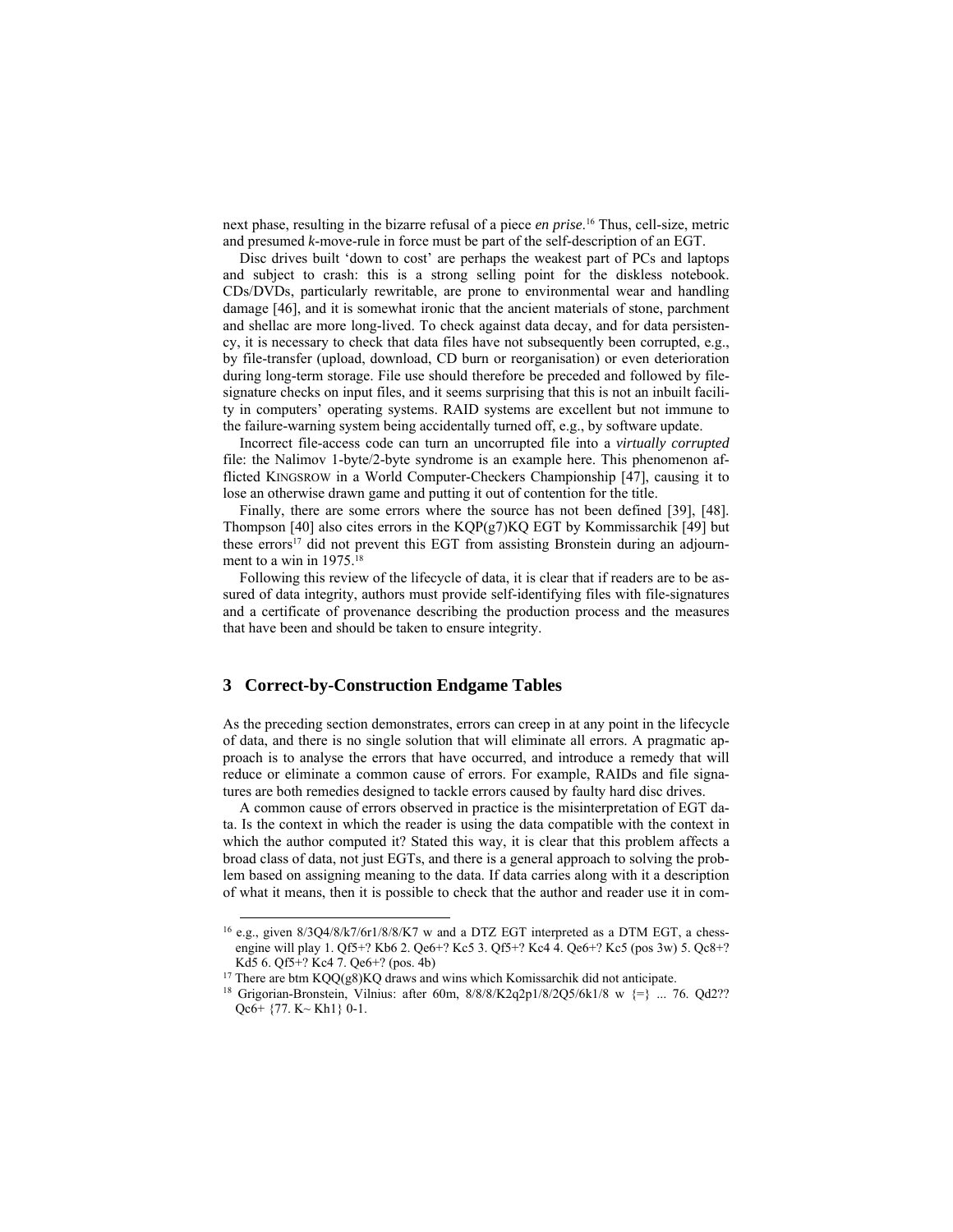patible contexts. A prominent example of this approach is the Semantic Web project [18], which is working towards a world in which web pages include a standardized description of their contents.

It is possible to apply this approach to EGTs by creating a standardized description of their contents, which unambiguously answers the question: what exactly does each entry in the EGT mean with respect to the laws of chess? With such a description in place, the problem of verifying the correctness of the EGT reduces to providing sufficient evidence that each entry in the EGT satisfies its description.

This EGT verification process was carried out in a proof-of-concept experiment that generated *correct-by-construction* four piece pawnless EGTs [17], by using the following steps:

- 1. The laws of chess, less Pawns and castling, were defined in higher order logic, and these definitions were entered into the HOL4 theorem prover.
- 2. The format of EGTs represented as ordered binary decision diagrams was also defined in HOL4.

3. For each EGT, a formal proof was constructed in the HOL4 theorem prover that all of the entries follow from the laws of chess.

The remainder of this section will briefly examine the steps of this experiment.

#### **3.1 Formalizing the Laws of Chess**

The first step of the EGT verification process involves making a precise definition of the laws of chess, by translating them from the FIDE handbook [2] into a formal logic. The Semantic Web uses description logic to describe the content of web pages, but this is not expressive enough to naturally formalise the laws of chess, and so higher order logic is chosen instead.

The precise set of definitions formalising the laws of chess are presented in a technical report [17]; to illustrate the approach it suffices to give one example. Here is an excerpt from the FIDE handbook:

**Article 3.3.** The rook may move to any square along the file or the rank on which it stands.

And here is the corresponding definition in higher order logic:

#### rookMaybeMoves  $sq_1 sq_2$  ≡ (sameFile  $sq_1 sq_2$   $\vee$  sameRank  $sq_1 sq_2$ )  $\wedge$   $(sq_1 \neq sq_2)$

The definition of rook moves is completed by combining the definition of rookMaybeMoves with a formalisation of Article 3.5, which states that the Rook, Bishop and Queen may not move over any pieces.

In this way the whole of the laws of chess (with no pawns or castling) are formalised into about 60 definitions in higher order logic, culminating in the important

#### depthToMate  $p \neq n = \ldots$

EGT relation, which formalises the familiar metric from Nalimov's EGTs that position *p* has DTM *n*.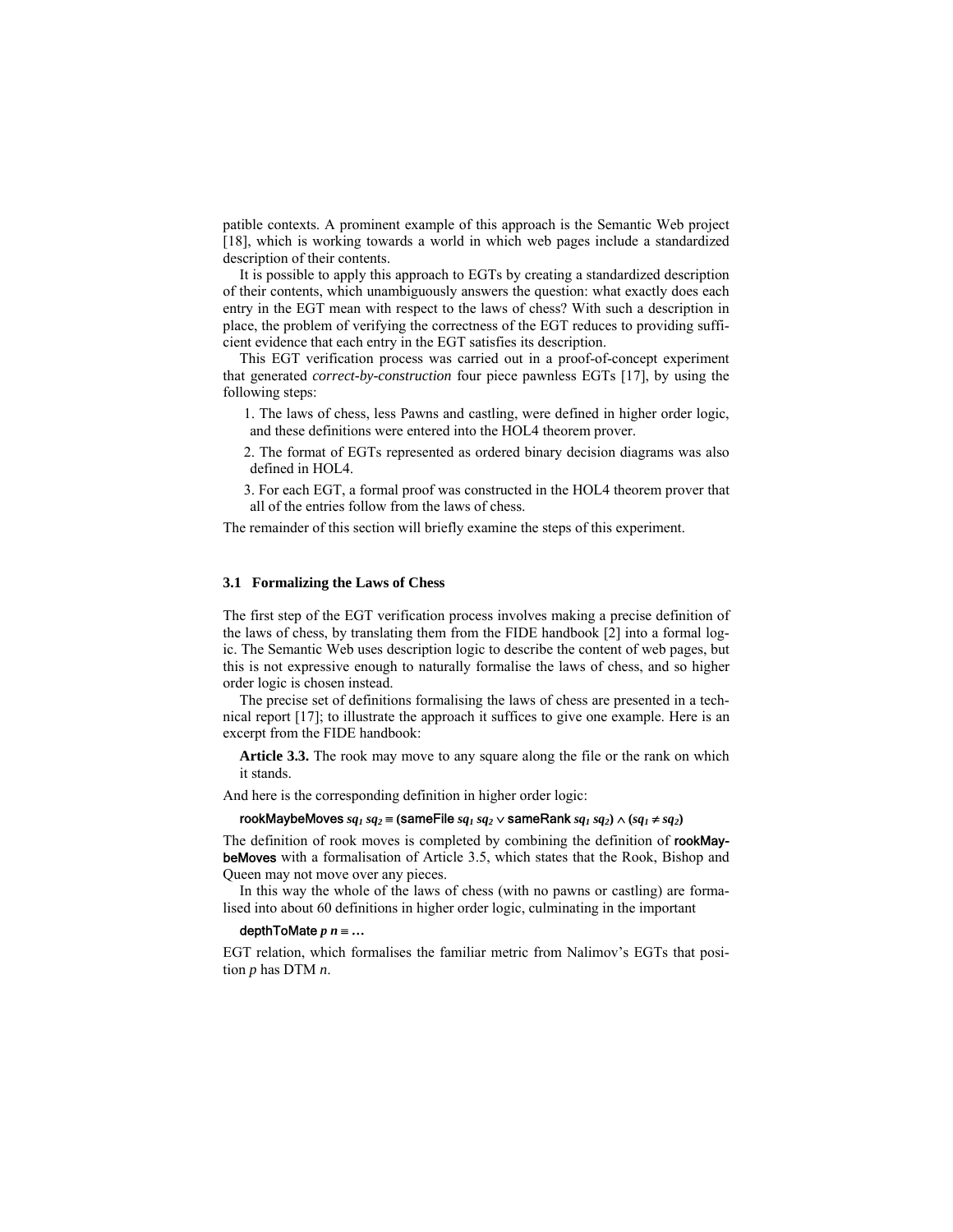#### **3.2 Formal Verification of EGTs**

In itself the formalisation of the laws of chess into higher order logic is nothing more than a mathematical curiosity. However, matters get more interesting when the definitions are entered into an interactive theorem prover, such as the HOL4 system [50]. These theorem provers are designed with a simple logical kernel that is equipped to execute the rules of inference of the logic, and it is up to the user to break apart large proofs into a long sequence of inferences that are checked by the theorem prover. The theorem prover provides proof tools called tactics to help with the breaking apart of large proofs, but since everything must ultimately be checked by the logical kernel, the trusted part of the system is very small.<sup>19</sup> As a consequence of this design, a proof that can be checked by an interactive theorem prover is highly reliable. This is why it is a significant milestone that the Four Colour Theorem is now underpinned by a formal proof that has been completely checked by an interactive theorem prover [12].

How can this capability of reliable proof checking be harnessed to check EGTs? In principle, for each  $(p,n)$  DTM entry in an EGT, a proof of the relation **depthToMate**  $p \, n$ could be constructed and checked, thus establishing that the EGT entry did indeed logically follow from the laws of chess as formalised in HOL4. However, in practice the size of any EGT would make this strategy completely infeasible.

A more promising approach is to formalise the program that generates the EGT, and construct a proof that it could only generate EGT entries that followed from the laws of chess. This idea of using logic to formally verify computer programs is very  $old<sup>20</sup>$ , but it is only recently that theorem proving technology has made it practical for significant programs, such as the Verified C Compiler [52]. This is the most promising approach for generating verified EGTs of a realistic size, but it is still currently too labour-intensive for anything less than critical infrastructure.21

An alternative approach works sufficiently well to construct a prototype verified EGT [17]. The whole EGT is formalised in the logic, as a sequence of sets of positions of increasing DTM. Each set of positions is encoded as a bit-vector, and stored as an *ordered binary decision diagram* or BDD [53]. Using a combination of deduction and BDD operations [54], it is possible to use the previous DTM set to construct a proof that the next set is correct. The verification is bootstrapped with the set of checkmate positions at DTM 0, which is easily checked by expanding the definition of a checkmate position.

Due to the difficulty of compressing sets of positions using BDDs [55-56], it is only possible to generate verified EGTs for four piece pawnless endgames using this technique, but as a result there are now many win/draw/loss positions that come with a proof that they logically follow from the laws of chess [17], [57].22

<sup>&</sup>lt;sup>19</sup> Typically, just a few hundred lines of code.

<sup>&</sup>lt;sup>20</sup> The earliest reference known to the authors is a paper of Turing published in 1949 [51].

<sup>&</sup>lt;sup>21</sup> It is left as a challenge to the research community to come up with a safety-critical application of EGTs. 22 Naturally, the numbers generated by the verification agree with Nalimov's results.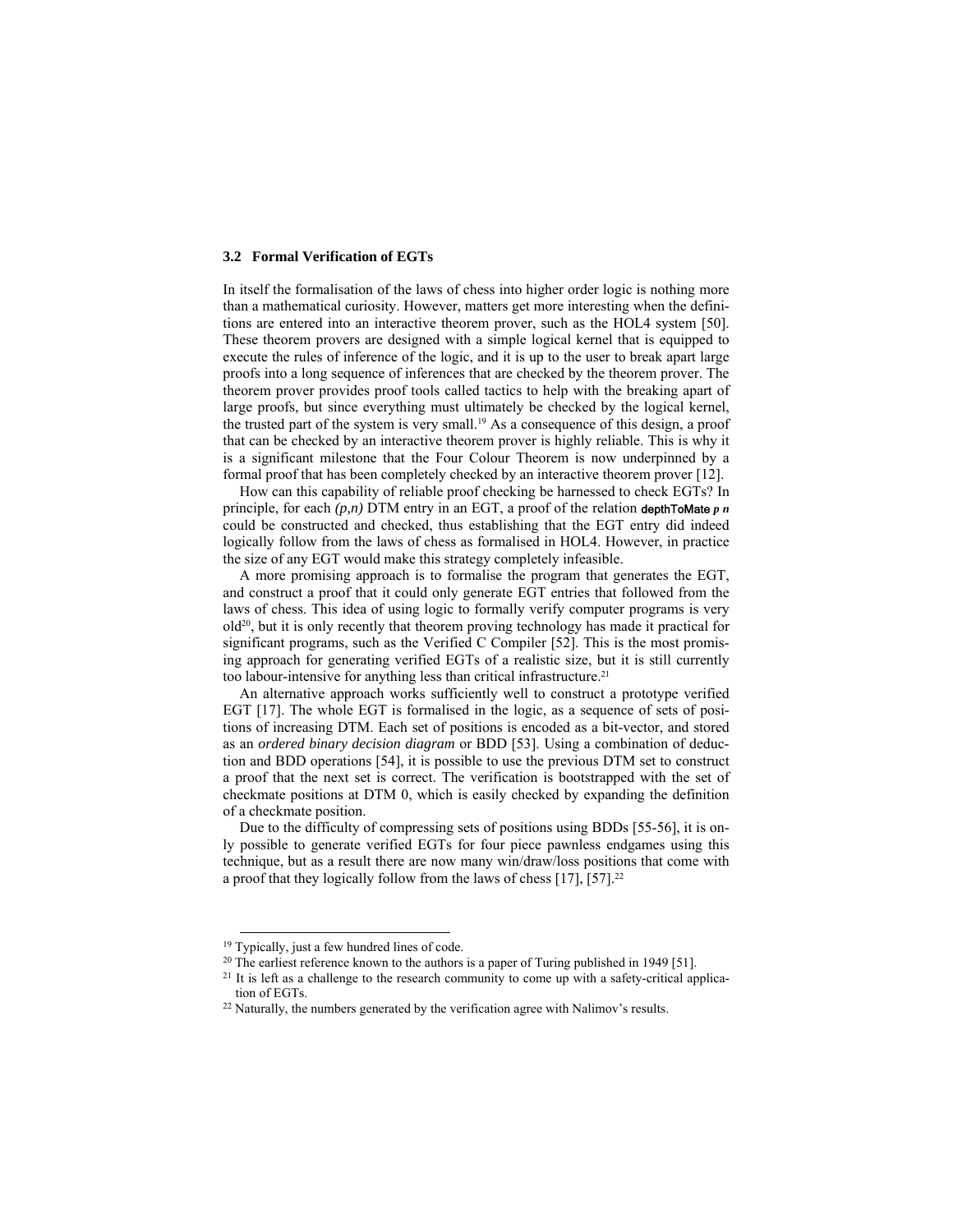## **4 Summary**

This paper has examined the correctness of endgame data from multiple perspectives. A structured survey was presented on the past pattern of errors in EGTs managed during work in progress, surfacing in publications, and occurring after the data was generated. Specific remedies were proposed to counter observed classes of error from creeping in to endgame data. A particular challenge is to pin down the precise meaning of the data in an EGT, so that the reader uses the data in a context that is compatible with the context in which the author computed it. A possible solution to pinning down this meaning was described that used higher order logic, and the presence of a machine-readable specification opened the door to a discussion of techniques for using interactive theorem provers to generate EGTs that are correct by construction.

Although endgame data has been the focus of the paper, the methodology of examining data assurance carries over to many opaque computations. Specifically, the learning points are that:

- it is vital to collect data on errors that have occurred in practice, to ground any discussion of data assurance,
- there is no magic solution, but rather individual remedies must be introduced that counter observed classes of error, and
- the precise meaning of the data, the exact context in which it was computed, must be encoded in some form and made available with the data, to counter misinterpretations on the part of the reader.

As society becomes increasingly dependent on computers and data generated by opaque computations, we cannot afford to overlook techniques for safeguarding data assurance.

**Acknowledgments.** Our review illustrates the intrinsic challenges and complexity of the computations addressed here. The fact that there are so few, largely temporary, errors is a testimony to the awareness, skill and rigour of those who have contributed significant EGT results to date. Great achievements lead to others, e.g., the solving of Checkers in 2007 [58]. Throughout, the ICCA and ICGA encouraged and championed work on endgames. We thank all those involved for their contributions in the endgame field and for the example they have set in the field of Systems Engineering.

### **References**

- 1. Hooper, D., Whyld, K.: The Oxford Companion to Chess. OUP, 2nd Edition (1992)
- 2. FIDE: The Laws of Chess. FIDE Handbook E.1.01A. http://www.fide.com/component/ handbook/?id=124&view=article (2009)
- 3. McCorduck, P.: Machines Who Think: A Personal Inquiry into the History and Prospects of Artificial Intelligence. A.K.Peters (2004)
- 4. Heinz, E.A.: Endgame databases and efficient index schemes. ICCA J. 22-1, 22--32 (1999)
- 5. Ströhlein, T.: Untersuchungen über kombinatorische Spiele. Ph.D. thesis, Technical University of Munich (1970)
- 6. Haworth, G.Mc C.: 6-man Chess Solved. ICGA J. 28-3, 153 (2005)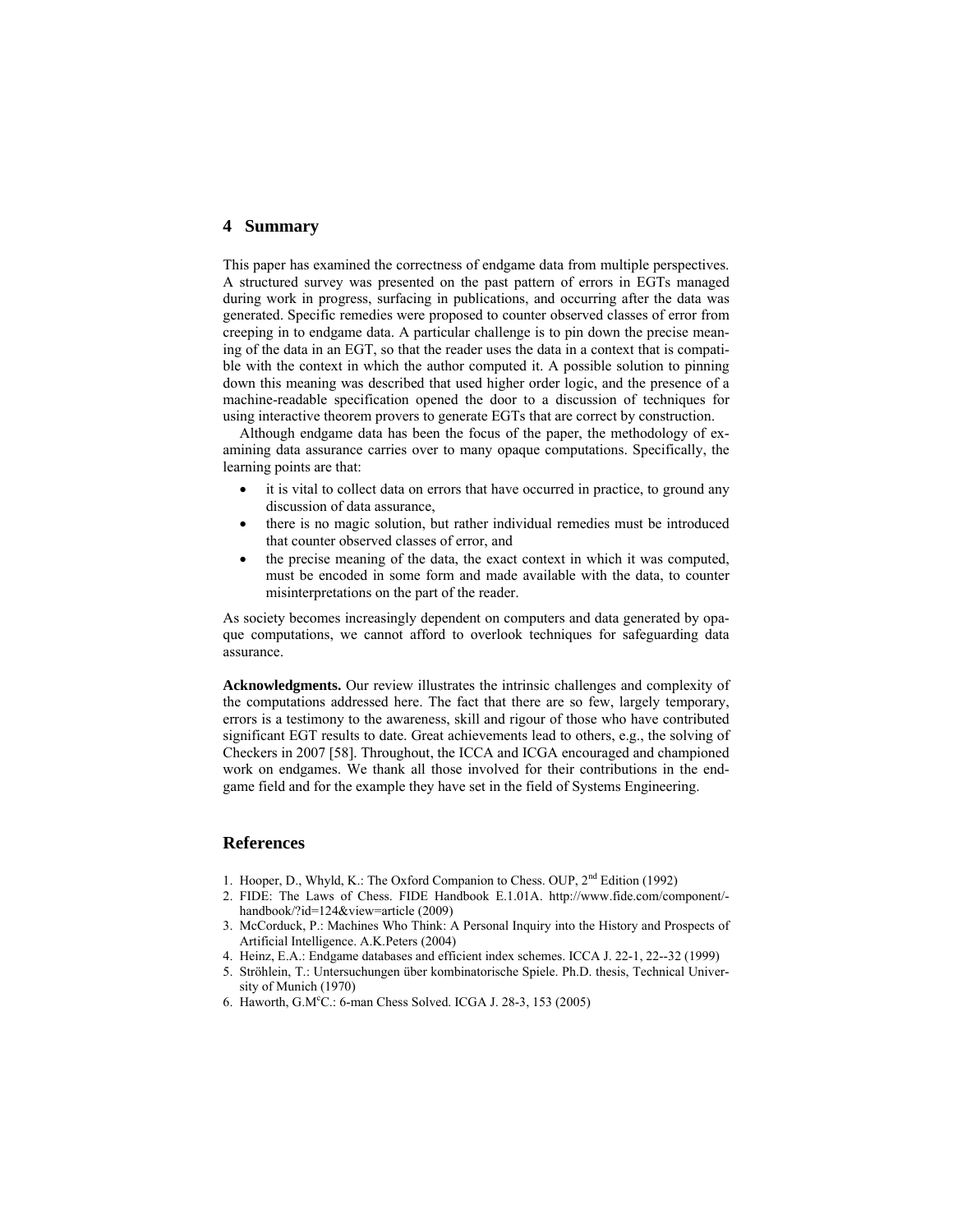- 7. Kryukov, K.: 'EGTs Online'. http://kirill-kryukov.com/chess/tablebases-online/ (2007)
- 8. Nalimov, E.V., Haworth, G.M°C., Heinz, E.A.: Space-efficient indexing of chess endgame tables. ICGA J. 23-3, 148-162 (2000)
- 9. Nalimov, E.V.: Private Communications (2000)
- 10. Coe, T.: Inside the Pentium FDIV bug. Dr. Dobb's Journal 229, 129--135 & 148 (1995)
- 11. Gorenstein, D., Lyons, R. Solomon R.: The Classification of Finite Simple Groups. AMS (1994).
- 12. Devlin, K.: Last doubts removed about the proof of the Four Color Theorem. MAA Online http://www.maa.org/devlin/devlin\_01\_05.html (2005)
- 13. RIPE: Mediterranean Cable Cut A RIPE NCC Analysis. http://www.ripe.net/projects/ reports/2008cable-cut/index.html (2008)
- 14. BBC: Repairs begin on undersea cable. http://news.bbc.co.uk/1/hi/technology/7795320.stm (2008)
- 15. Pouzzner, D.: Partial failure of Internet root nameservers. The Risks Digest 19-25 (1997)
- 16. BBC: 'Human error' hits Google search. http://news.bbc.co.uk/1/hi/technology/7862840- .stm (2009)
- 17. Hurd, J.: Formal verification of chess endgame databases. In Joe Hurd, Edward Smith, and Ashish Darbari. Theorem proving in higher order logics: Emerging trends proceedings. Technical Report PRG-RR-05-02, 85-100. Oxford University Computing Laboratory (2005)
- 18. Shadbolt, N., Hall, W., Berners-Lee, T.: The Semantic Web Revisited. IEEE Intelligent Systems 21-3 96--101 (2006)
- 19. Herik, H.J. van den, Herschberg, I.S., Nakad, N.: A Six-Men-Endgame Database: KRP(a2)KbBP(a3). ICCA J. 10-4 163--180 (1987)
- 20. Michalski, R.S., Negri, P.G.: An Experiment on Inductive Learning in Chess End Games. Machine Intelligence 8, pp. 175-192. Ellis Horwood (1977)
- 21. Sattler, R.: Further to the KRP(a2)KbBP(a3) Database. ICCA J. 11-2/3, 82--87 (1988)
- 22. Herik, H.J. van den, Herschberg, I.S., Nakad, N.: A Reply to R. Sattler's Remarks on the KRP(a2)-KbBP(a3) Database. ICCA J. 11-2/3, 88--91 (1988)
- 23. Bleicher, E.: FREEZER. http://www.freezerchess.com/ (2009)
- 24. Andrist, R.B.: WILHELM. http://www.geocities.com/rba\_schach2000/index\_english.htm (2009)
- 25. Wu, R., Beal, D.F.: Solving Chinese Chess Endgames by Database Construction. Information Sciences 135-3/4, 207--228 (2001)
- 26. Wirth, C., Nievergelt, J.: Exhaustive and Heuristic Retrograde Analysis of the KPPKP Endgame. ICCA J. 22-2, 67--80 (1999)
- 27. Tay, A.: A Guide to Endgame Tablebases. http://www.horizonchess.com/FAQ/Winboard/ egtb.html (2009)
- 28. Merlino, J.: Regarding FEG 3.03b List Found. http://www.horizonchess.com/FAQ/- Winboard/egdbbug.html (2002)
- 29. Chessbase: FRITZ ENDGAME T3. http://www.chessbase.com/workshop2.asp?id=3179 (2006)
- 30. Roycroft, A.J.: \*C\* Correction. EG 7-119, 771 (1996)
- 31. Roycroft, A.J.: The Computer Section: Correction. EG 8-123, 47--48 (1997)
- 32. Roycroft, A.J.: \*C\*. EG 8-130 Supplement, 428 (1998)
- 33. Roycroft, A.J.: Snippets. EG 8-131, 476 (1999)
- 34. Jones, N.D., Muchnick, S.S.: TEMPO: A Unified Treatment of Binding Time and Parameter Passing Concepts in Programming Languages. LNCS 66 (1978)
- 35. Bourzutschky, M.S., Tamplin, J.A., Haworth, G.M°C.: Chess endgames: 6-man data and strategy. Theoretical Computer Science, Vol. 349-2, 140--157 (2005)
- 36. Bourzutschky, M.S.: Tablebase version comparison. http://preview.tinyurl.com/d3wny4 (2006-08-10)
- 37. Thompson, K.: Reflections on Trusting Trust. CACM 27-8, 761--3 (1984)